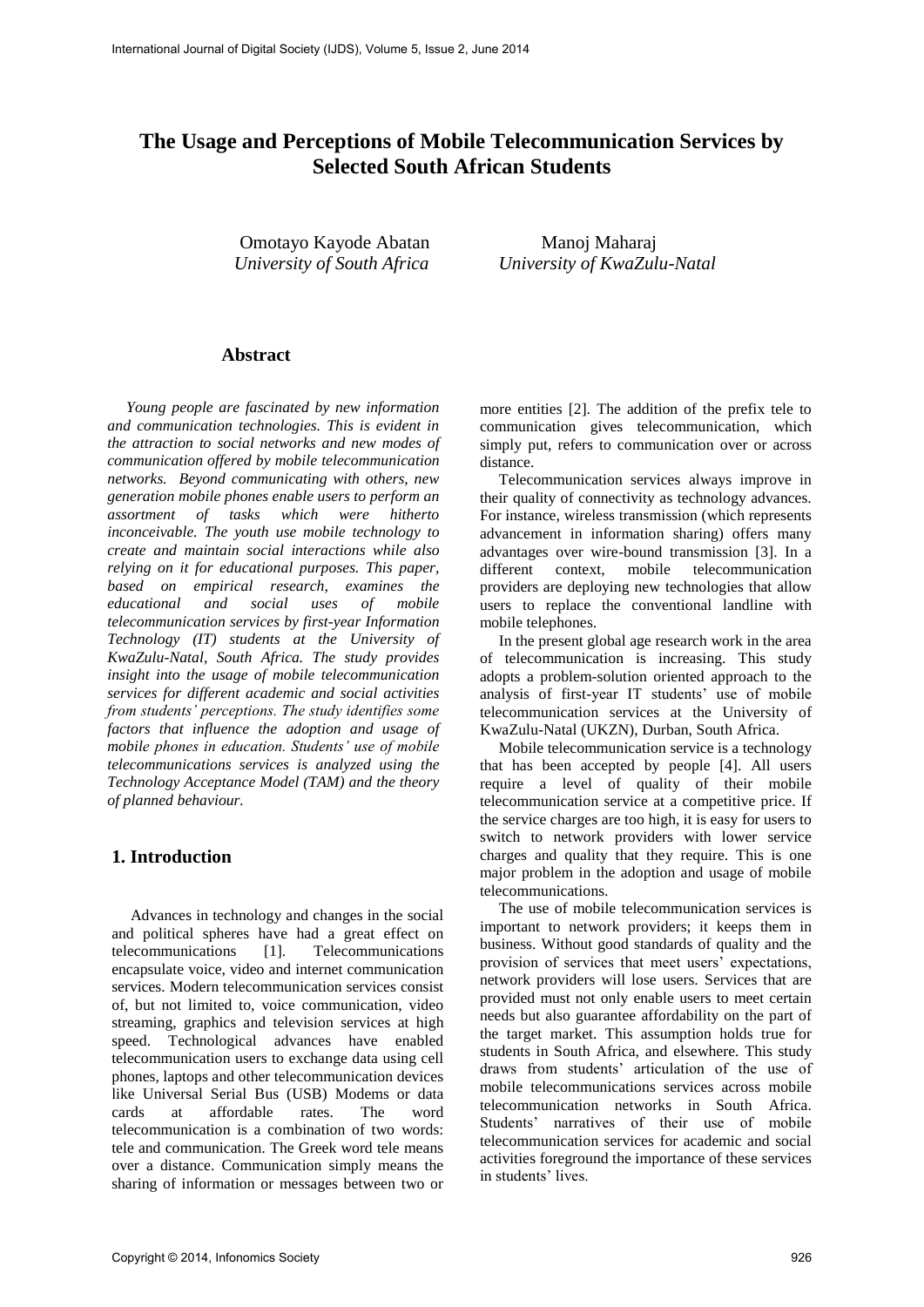Therefore, the research questions are broken down into two-folds:

1) What are the perceptions of first-year IT students at UKZN vis-à-vis mobile telecommunication services in Durban?

2) What factors influence the quality of mobile telecommunication services in Durban?

In what follows, this paper discusses the models that serve as the theoretical anchors for the study. It then presents the research method, including the mode of data collection and analysis. Next, the paper gives a brief profile of the telecommunications sector in South Africa. A general discussion of students' use of mobile telecommunications narrows down into the description of the study's findings in respect of first-year IT students at UKZN. The paper then presents the limitation of the study and concludes with an argument for the integration of mobile telecommunication services into teaching and learning.

#### **2. Theoretical framework**

The theory adopted for the study is the Technology Acceptance Model (TAM). Technology acceptance model is well known and it is related to technology use and acceptance. "TAM is a theoretical model that has been used to explain and predict user's behaviour in information technology" [5].



Figure 1. Technology Acceptance Model (TAM)

TAM provides a foundation for identifying the effect of external variables on the internal values, attitudes and the intention to use technology [6]. According to TAM the attitude of users determines the intention to use technology and the intention eventually influences the actual use of such technology [7]. However, Davis and Venkatesh deemphasise the significance of attitude as a determinant of the use of technology but argue that perceived usefulness and perceived ease of use are critical factors that influence the use of technology [7].

Adding to the aforementioned factors, the awareness of the availability of technology is crucial to determining the intention of using the technology and the actual use of the technology. The assumptions of TAM offer some utility to this study. Students' behaviour in the form of their attitudes and

intentions, perceived usefulness as well as perceived ease of use of mobile telecommunication services also determine the actual use of the services.

Further backing to the theoretical framework adopted for this paper was from Siragusa and Dixon [8] who stated that the theory of planned behaviour is also used to understand people's intention to engage in a number of activities. Some of the activities were described in this study which includes the use of mobile telecommunication services for academic and social activities. Therefore, the theory of planned behaviour presupposes that intentions to involve and relate with a particular programme is achieved by attitudes towards using information and communication technology, supposed social pressure to do so and by perceived control over the interaction [9].

The conceptual models (TAM and the theory of planned behaviour) are used to interpret the findings of this study. The paper essentially extrapolates the assumptions of TAM. One of such assumptions presupposes that the use of technology is a function of the awareness of the existence and usefulness of such technology by a potential or actual user. In the context of this study, the use of mobile telecommunication services by first-year IT students is dependent on the awareness about the availability of such services.

Students' behaviour in the form of their attitudes and intentions, perceived usefulness as well as perceived ease of use of mobile telecommunication services also determine the actual use of the services. The attitudes and intentions of first-year IT students towards technology in general and mobile telecommunications in particular are reflected in their use of mobile telecommunication services for academic and social activities. The academic activities entail finding new information, information sharing, research and the use of SMS to check examination results. Some of the social activities include keeping in touch with family, keeping in touch with friends, making new friends and using data services for social networking sites i.e., Facebook.

Consequently, there is a possibility of unpacking the preferences of first-year IT students with reference to the acceptance and the usage of mobile telecommunication services through the extrapolation of the assumptions of TAM. Furthermore, the theory of planned behaviour implies that the intention to connect and relate with a programme or application has an effect on the attitudes directed at the usage of mobile telecommunications services by first-year IT students.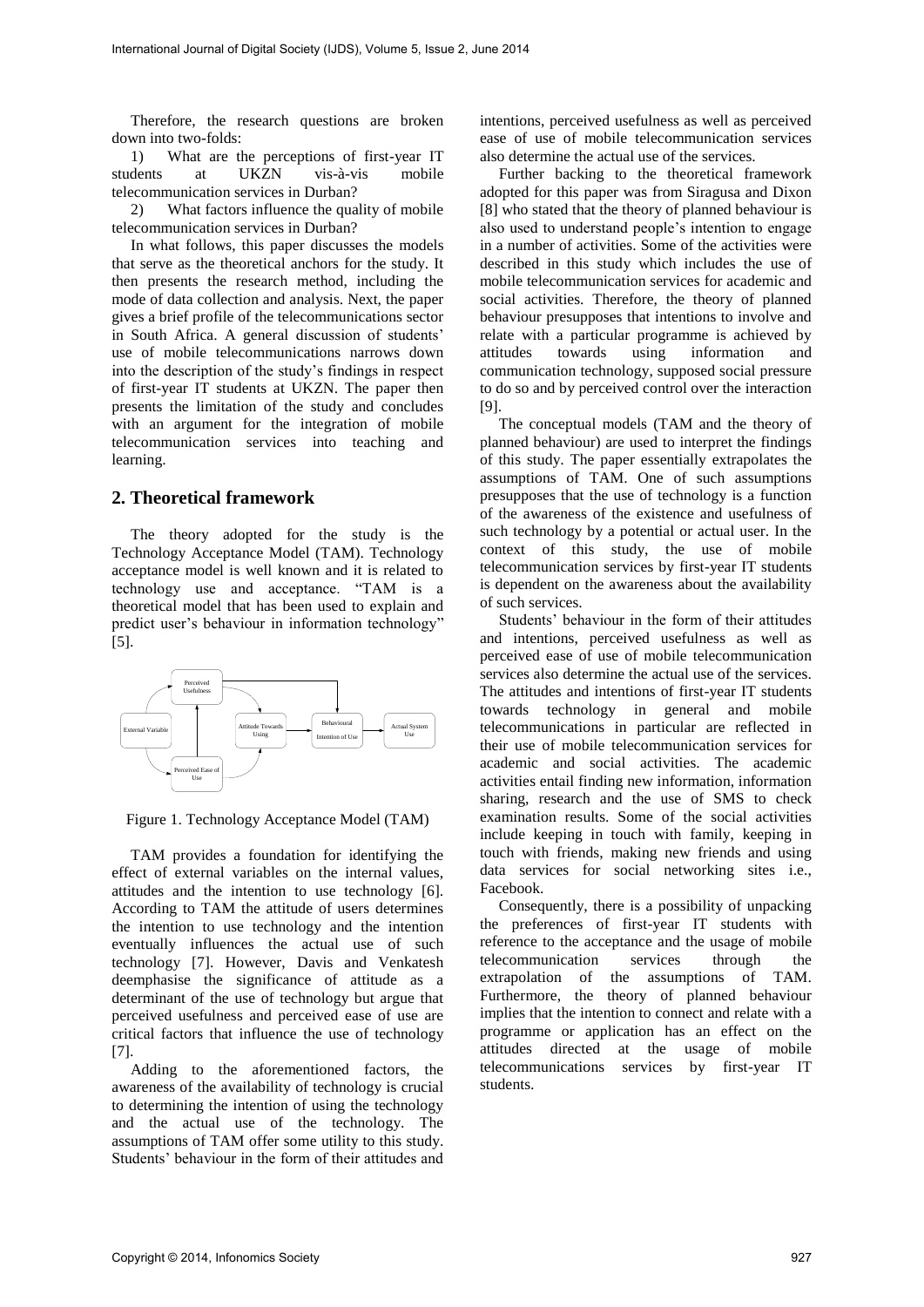# **3. Methodology**

#### **3.1. Population and sampling techniques**

The data for this paper was generated from research conducted in 2011 amongst first-year IT students at the Westville campus of the University of KwaZulu-Natal. The population of first-year IT students in UKZN was estimated at 945 based on the 2011 student roll. The sample for the study was obtained through simple random technique. Simple random sampling of finite population is described by choosing elements randomly from a population one step at a time and at each step the remaining elements in the population are guaranteed that they have the probability of being selected [10]. Using this logic, a 50% simple random sample was selected by distribution of 500 questionnaires to the student cohort. A total number of 313 questionnaires were obtained out of the 500 handed out.

| <b>Description of Sample - LASU</b> |        |           |       |            |                 |  |  |  |  |
|-------------------------------------|--------|-----------|-------|------------|-----------------|--|--|--|--|
|                                     |        | Frequency | %     | Valid<br>% | Cumulative<br>% |  |  |  |  |
|                                     | Male   | 129       | 41.2  | 41.0       | 41.3            |  |  |  |  |
| Valid                               | Female | 183       | 58.5  | 59.0       | 100.0           |  |  |  |  |
|                                     | Total  | 312       | 99.7  | 100.0      |                 |  |  |  |  |
| Missing                             | System |           | 0.3   |            |                 |  |  |  |  |
| Total                               |        | 313       | 100.0 |            |                 |  |  |  |  |

Table 1. Description of sample

#### **3.2. Data collection instrument**

A self-administered questionnaire was designed for the primary data collection procedure. The selfadministered questionnaires consisted of structured, closed format, biographical and rating scale type of questions. The format of the questionnaire elicited information about the relevant issues on the use of mobile telecommunication services amongst firstyear IT students in UKZN. The data and information collected are pre-structured according to the assumed relationship between the concepts of the models used [11]. Data analysis was elaborated using set of statistical techniques for data diagnosis such as data preparations, data descriptions and scale analysis so as to improve the validity and reliability of findings. A descriptive and inferential analysis was used to analyze the collected data. Basic features of the collected data were described and interpreted. A combination of statistical software Statistical package for Social Sciences (SPSS) and Microsoft Excel was used for the data analysis. The findings are presented in a subsequent section of this paper.

# **4. Overview of South African telecommunications**

The pedigree of telecommunications services in South Africa is generally traced to the creation of South African Post and Telecommunication (SAPT) [12]. SAPT provided telephone, telegraph and post services, and SAPT lawfully monopolized telecommunication and postal services [13]. Telkom South Africa Limited was incorporated in 1992, replacing SAPT. Telkom was given the undivided power and domination to provide telecommunication services, the power to authorize any other entity to carry out telecommunication services in South Africa [14]. Telkom exclusive power and monopoly came to an end when the second network operator running fixed-line services was introduced in the late 2005 under the name, Neotel. Majority owned by India's Tata Communications, Neotel offers telephone and data services with Code Division Multiple Access (CDMA) technology.

In a period of 10 years between 1996 and 2006, fixed line telephone had an estimated number of subscribers from 3.919 million to 4.708 million and mobile telephone subscribers increased from 1 million to 19 million in the South African population estimated to be between 44 and 47 million [15]. From 2006 to 2010, the estimated number of mobile telecommunication subscribers escalated to 29 million (i.e., 10 million subscribers in 4 years). Today, the country's cellular companies provide mobile services to over 46.4 million subscribers [16]. South Africa has four licensed mobile operators; MTN, Vodacom (majority owned by UK's Vodaphone), Cell C (75% owned by Saudi Oger, an international telecommunication holdings firm) and Virgin Mobile that is a Mobile Virtual Network Operator (MVNO). MVNOs are network operators that operates in partnership with an existing mobile company i.e., Mobile Network Operator (MNO). MVNOs may operate without owning a bandwidth license, the MVNOs use the infrastructures of the existing mobile company and pay MNO a fee for the use of their spectrum [17]. Virgin Mobile is in partnership with Cell C. There is a new entrant called 8ta subsidiary of Telkom South Africa. 8ta was not operational as at when the field work for this study was conducted.

## **5. Mobile telecommunications' challenges in South Africa**

South Africa once faced restructuring process in its telecommunication sector and policies that requires putting an end to many questions as regards the boundaries between domination and competitive telecommunication services, tariffs adjustment and many more [13]. Even as the growing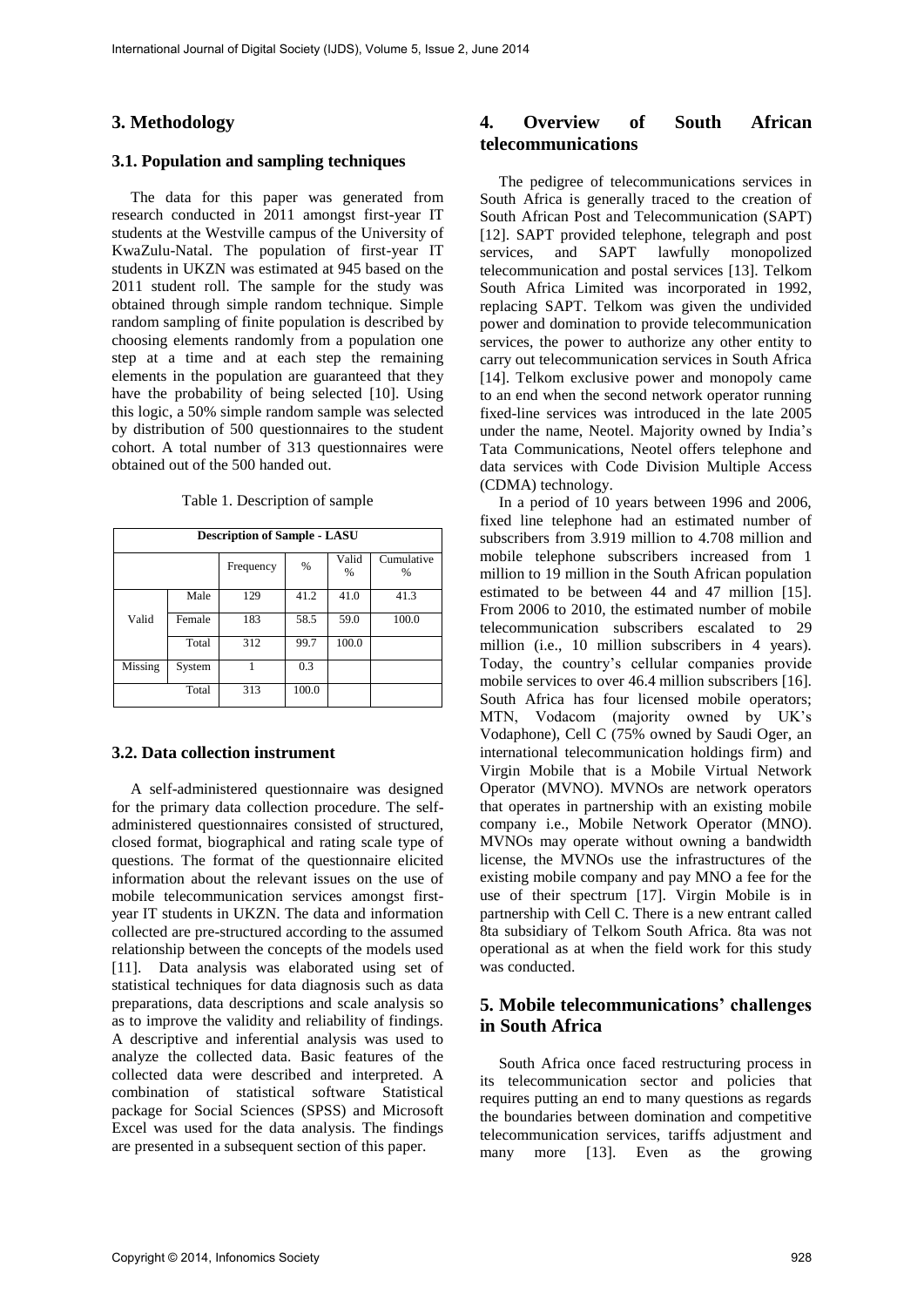telecommunication market is creating opportunities for new growth in South African mobile telecommunication market and beyond, the also changing democracy posed regulations to aid the progressive goals of socioeconomic and racial changes on all functional companies in the South Africa [18]. Business expansions of post-Apartheid South Africa influence the expansion of foreign multi-national companies (MNC) in Africa and learning from the renewed economic involvement. Another challenge that the multi-national companies face is the Broad-based black economic empowerment (BBBEE) strategy [18]. The term 'black' in black economic empowerment refers to non-white population. Hence, the South African government and African National Congress (ANC: ruling South African political party) indicated a clear preference for the black African populations [19]. However, South Africa's telecommunication sector has been one of the several sectors where monopoly enterprise has been cut loose or privatized from the direct ministerial control with different level of competition [13].

## **6. Findings**

#### **6.1. Duration of subscription to mobile telecommunication network – UKZN**



#### Figure 2. Distribution of mobile telecommunication services

To help in determining the experiences of firstyear IT students in UKZN vis-à-vis their use of mobile telecommunication services, it was necessary to find out the number of years they have been subscribed to their network provider. As shown in figure 2, 36.7% had subscribed to their preferred mobile telecommunication network for more than 5 years. 16.2% had subscribed for more than 1 year but less than 2 years, 13.6% for more than 3 years but less than 4 years, 10.1% for more than 4 years but less than 5 years. Subscribers who had been on their network for more than 2 years but less than 3 years

constituted 7.5%.Participants who had been on their network for more than 6 months but less than 1 year made up 6.8%. The percentage of participants who subscribed to the mobile telecommunication network less than 6 months at the time of the study was 9.1%.

**6.2. Students' perceptions of mobile telecommunication services – UKZN** 



Figure 3. Distribution of mobile telecommunication services

Mobile telecommunication network operators offer a range of services through which students could satisfy their academic and social needs. Participants were asked to indicate the mobile telecommunication services that they use. Figure 3 above shows the number and corresponding percentage of participants who use each service. The use of each service is measured in relation to all 313 participants at UKZN. An overwhelming majority of students (89.8%) use SMS, followed by 69.6% who use MMS. Voice call is used by 65.8% of participants while 46.6% use data services. 36.1% and 10.9% of students use GPS services and International roaming respectively. 26 students, with the lowest percentage of 8.3% use conference call.





Figure 4. Academic activities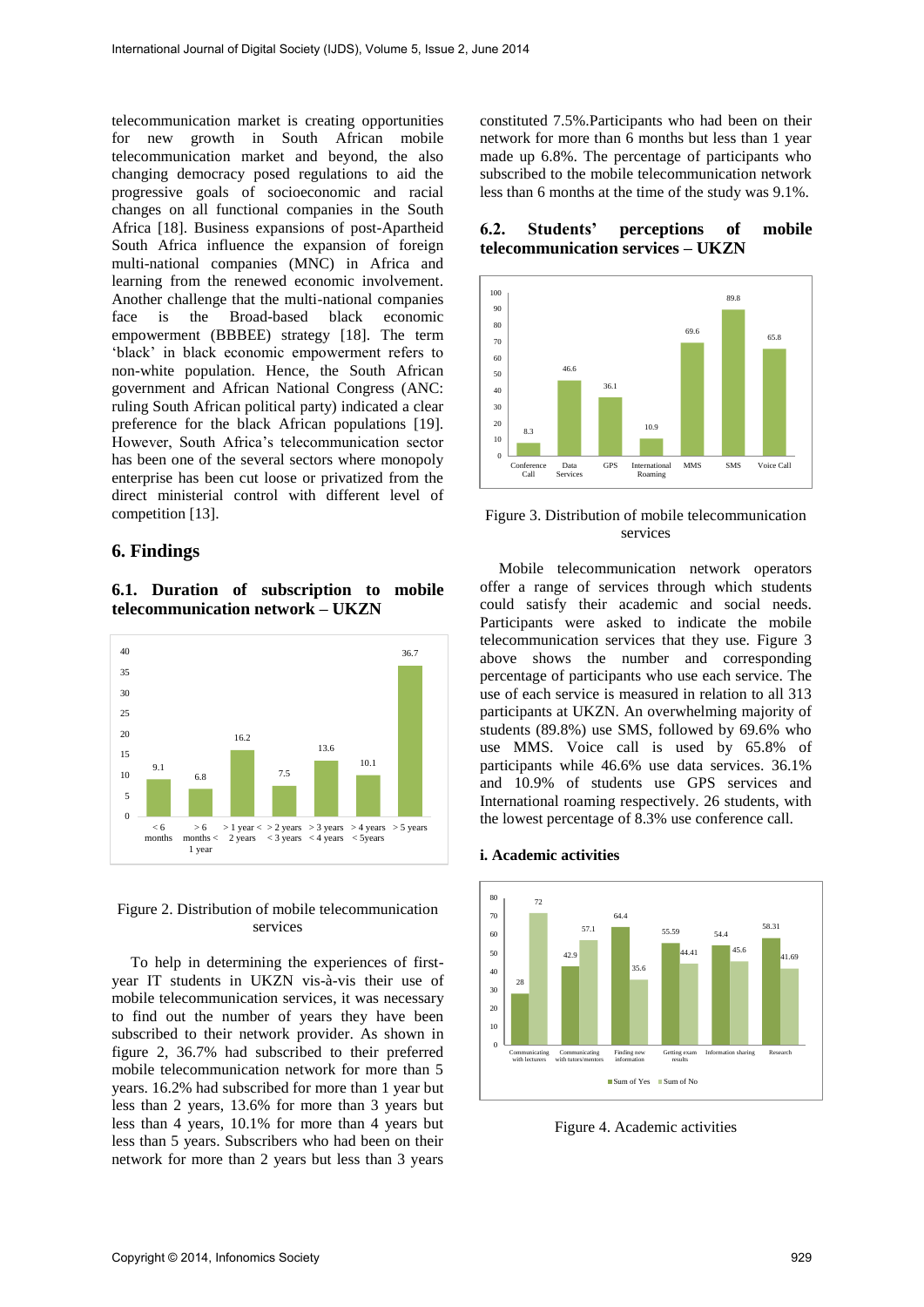UKZN first-year IT students were asked to identify the academic activities that they use mobile telecommunication services for and to subsequently identify the frequency at which they use the services in order to enhance their academic agendas. Figure 4 shows the different academic activities that participants use mobile telecommunication services for. As the figure above shows, 64.4% of participants from UKZN use mobile telecommunication services for the purpose of finding new information. Finding new information is the greatest attraction that mobile telecommunication services have for UKZN participants. The second highest attraction that mobile telecommunication services have is for research as 58.31% of participants use mobile telecommunication services for this purpose. According to 55.59% of participants, mobile telecommunication services enabled them to obtain their exam results. The use of mobile telecommunication services for academic activities such as communicating with tutors/mentors (42.9%) as well as communicating with lecturers (28%) ranked lowest amongst UKZN participants. The reason for this is not difficult to fathom, given that tutors and lecturers in particular do not generally provide their cell phone numbers to students. The fact that students use mobile telecommunication services for research, finding new information, sharing information and obtaining exam results is significant in that these are important academic activities especially for students in IT-related disciplines.

The importance of the use of mobile telecommunication services for academic activities from the perspective of participants is reflected in this section, which describes the frequency of the use of mobile telecommunication services for academic purposes. The highest number of participants (37.9%) use mobile telecommunication services for academic purposes *every day*. Furthermore, in terms of frequency 18.6% of participants use mobile telecommunication services for academic activities *every week*. Mobile telecommunication services are used for academic purposes *once in every two weeks*  by 7.8% of participants. About a quarter of participants that is 26.5% *rarely* use mobile telecommunication services for academic purposes while 9.2% *never* use mobile telecommunication services for their academic activities. Having said that, more than half of the participants (taking into consideration those in the everyday and every week categories) use mobile telecommunication services regularly for their academic work. Students' articulation of the various uses of mobile telecommunication services for academic activities highlights the potential and actual contributions of mobile technology towards enhancing the processes of knowledge creation and transfer.

#### **ii. Social activities**



Figure 5. Social activities

UKZN participants were asked to indicate the social activities that they use mobile telecommunications for. Figure 5 depict the social activities for which students use or do not use mobile telecommunication services. While 63.7% of participants make new friends through the use of mobile telecommunications, the foremost social activities that participants use mobile telecommunications for is keeping in touch with family and friends. The percentage of participants at 69.3% is the same with reference to both social activities namely keeping in touch with family and keeping in touch with friends. The second significant social activity is indicated by 66.7% of participants as social networking. The high percentage of participants in this category suggests that mobile telecommunications as a tool for social networking may serve the purpose of keeping in touch with family and friends. Mobile telecommunications also serve the purpose of entertainment, given that 42.24% of participants use mobile telecommunications to download Mp3s and videos. Only a few participants (8.9%) use mobile telecommunications for shopping. This is not a curious finding in the sense that participants are students, the majority of whom are dependent on financial support from parents or are funded through scholarships/bursaries. As such they may not be able to engage in business transactions using mobile telecommunication platforms such as eWallet.

The relevance of mobile telecommunications to social interaction is implied in this paragraph which describes the frequency of the use of mobile telecommunication services for social activities. A few participants (3.7%) never use mobile telecommunications for social activities. A further 15.4% of students surveyed rarely use mobile telecommunications for social activities. A small group of students representing 3.3% of participants use mobile telecommunications for social activities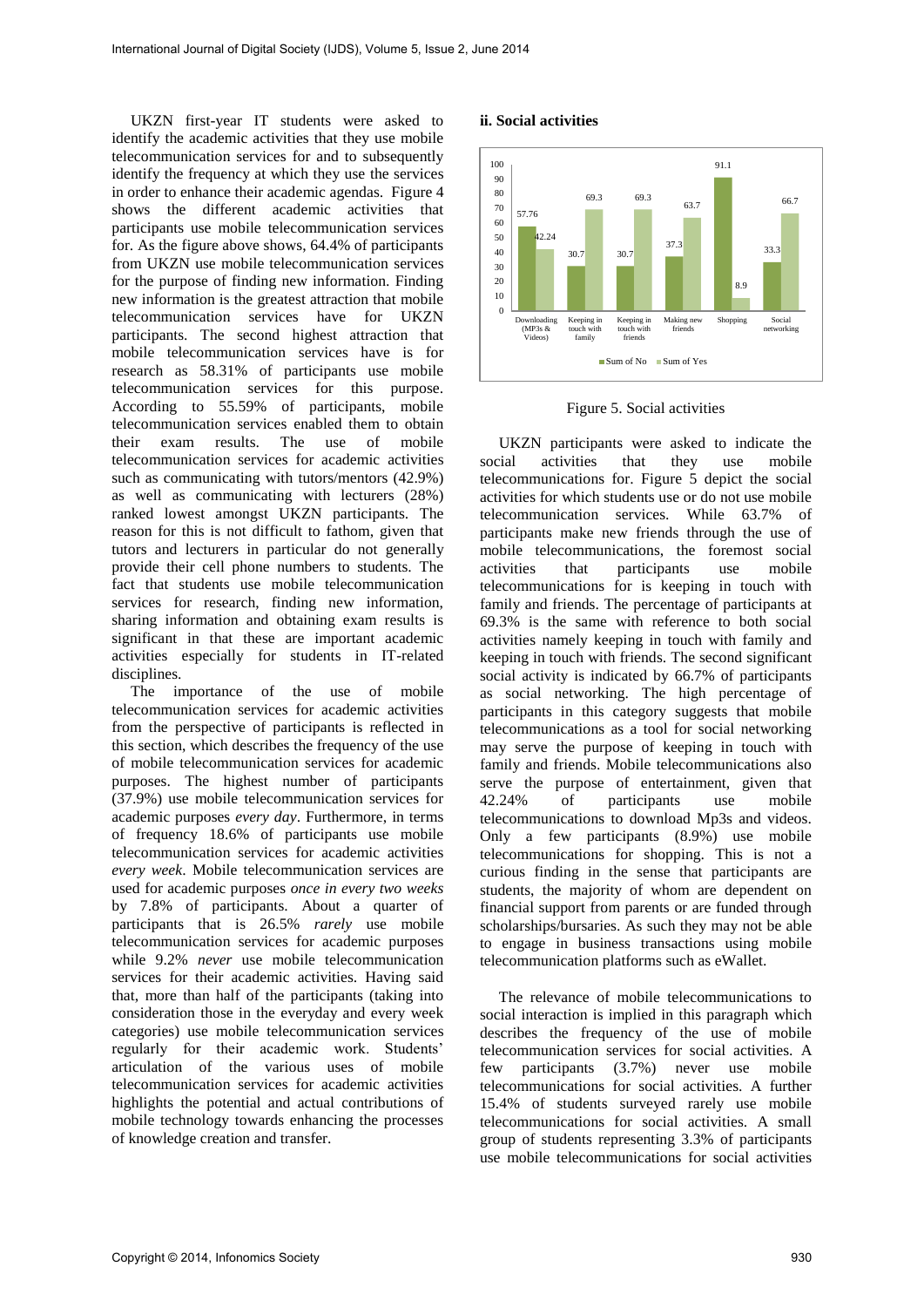once in every two weeks. The data shows that 8.7% of participants use mobile telecommunications for social activities every week. The highest number of participants (68.9%) use mobile telecommunication services for social activities *every day*. This follows logically from the table above in which the highest<br>number of participants uses mobile participants telecommunications to keep in touch with family and friends. Approximately two-thirds of participants (those in the everyday and every week categories) use mobile telecommunication services regularly for social activities. Therefore, it can be said that there is a sense in which mobile telecommunications contribute to social interaction thus enhancing students' social lives.

# **7. Discussion of findings**

The findings of this study are done in the context of the research questions using inferential statistics mainly in the form of cross-tabulation and chi-square test. These analyses enable the understanding of the significance of the variables and their influence on participants' perceptions.

Cost/billing services, Customer care services, Network availability, Network stability, User satisfaction and Voice clarity are the major factors that influences adoption and usage of mobile phones for educational purposes. These factors constitute part of the requirements of any mobile telecommunication networks' quality of service. In order to probe the formation of the factors, participants were asked to identify the level of significance of these factors and it is presented in Table 2.

| Factors                       | Level of significance (% of respondents) |                                                            |         |             |                     |  |  |  |
|-------------------------------|------------------------------------------|------------------------------------------------------------|---------|-------------|---------------------|--|--|--|
|                               | Of no                                    | <b>Of little</b><br>significance significance significance | Of some | Significant | Very<br>significant |  |  |  |
| Cost/Billing Services         | 2.1                                      | 3.4                                                        | 13.1    | 30.2        | 51.2                |  |  |  |
| <b>Customer Care Services</b> | 1.7                                      | 5.9                                                        | 7.6     | 27.2        | 57.6                |  |  |  |
| Network Availabilty           | 2.4                                      | 2.7                                                        | 7.1     | 17.3        | 70.4                |  |  |  |
| Network Stability             | 1.4                                      | 3.1                                                        | 7.9     | 21          | 66.7                |  |  |  |
| <b>User Satisfaction</b>      | 1.7                                      | 2.4                                                        | 7.2     | 25.3        | 63.4                |  |  |  |
| Voice Clarity                 | 1.4                                      | 3.5                                                        | 3.8     | 30.2        | 61.1                |  |  |  |

Table 2. Significance of factors

Participant's responses shows that each factor identified is *very significant* in the adoption and usage of mobile phone for educational purposes. Network availability (70.4%) is the most significant factor, followed by Network stability (66.7%). The availability and stability of mobile telecommunication networks will greatly influence the attitude towards using the technology as well as impact in the behavioral intention to use the technology which will in turn allow the actual usage of the technology amongst participants. The

acceptance and the usage of these mobile telecommunication services (drawing from the assumptions of TAM) have influenced participants' intention to use the services. Hence, the understanding of people's intention to engage or relate with these factors is achieved by participant's<br>attitudes towards using information and information communication technology through the assumption of the theory of planned behaviour.

# **8. Limitations**

A clear limitation in this research is its focus exclusively on first-year IT students at UKZN. This study's findings help to understand the orientations and attitudes of first-year IT students towards an aspect of technology acceptance and use. However, the behavioural patterns and nuances presented in this study may not necessarily apply to students at higher levels of study in the same discipline or in other disciplines within the university.

## **9. Conclusion and recommendations**

Although students are using mobile telecommunication services for academic activities, such use is largely self-defined or at the discretion of students. However, the varying academic uses of mobile telecommunication services suggest that mobile telecommunications could serve as an important pedagogic tool. An understanding of the patterns of usage of mobile telecommunication services by students engenders opportunities to explore ways through which mobile technology could be integrated into teaching and learning processes. It is envisaged that the integration of mobile telecommunications into teaching and learning in universities will facilitate studentcentered learning. The integration of mobile telecommunication services lends itself readily to efforts at mainstreaming ICTs into the teaching and learning processes in universities across the world.

The study provides insights into the usage of mobile telecommunication services for different academic and social activities by first-year IT students at UKZN. While first-year IT students may find it expedient, beneficial or relatively easier to use mobile telecommunication services for these purposes, this may not necessarily be the case for students in other disciplines. Further research with respect to students in other disciplines will likely reveal commonalities and divergences in students' use of mobile telecommunication services. These commonalities and divergences could, in turn, stimulate further scholarly inquiry that could engender benefits for students and academics. In addition, mobile telecommunication network operators could gain from such insights as they seek